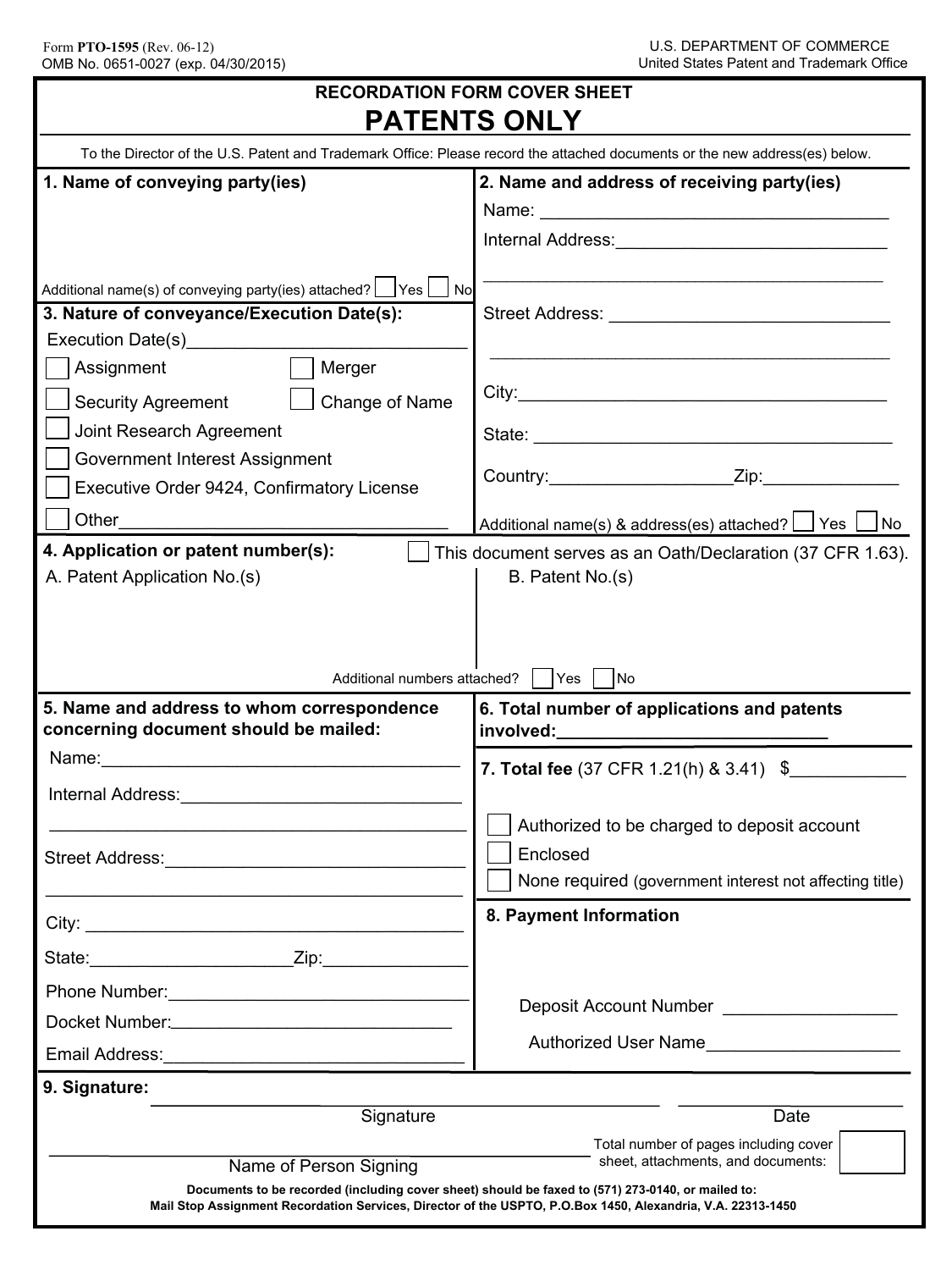# **Guidelines for Completing Patents Cover Sheets (PTO-1595)**

Cover Sheet information must be submitted with each document to be recorded. If the document to be recorded concerns both patents and trademarks separate patent and trademark cover sheets, including any attached pages for continuing information, must accompany the document. All pages of the cover sheet should be numbered consecutively, for example, if both a patent and trademark cover sheet is used, and information is continued on one additional page for both patents and trademarks, the pages of the cover sheet would be numbered from 1 to 4.

### **Item 1. Name of Conveying Party(ies).**

Enter the full name of the party(ies) conveying the interest. If there is insufficient space, enter a check mark in the "Yes" box to indicate that additional information is attached. The name of the additional conveying party(ies) should be placed on an attached page clearly identified as a continuation of the information Item 1. Enter a check mark in the "No" box, if no information is contained on an attached page. If the document to be recorded is a joint research agreement, enter the name(s) of the party(ies) other than the owner of the patent or patent application as the conveying party(ies).

#### **Item 2. Name and Address of Receiving Party(ies).**

Enter the name and full address of the first party receiving the interest. If there is more than one party receiving the interest, enter a check mark in the "Yes" box to indicate that additional information is attached. Enter a check mark in the "No" box, if no information is contained on an attached page. If the document to be recorded is a joint research agreement, enter the name(s) of the patent or patent application owner(s) as the receiving party.

#### **Item 3. Nature of Conveyance/Execution Date(s).**

Enter the execution date(s) of the document. It is preferable to use the name of the month, or an abbreviation of that name, in order that confusion over dates is minimized. Place a check mark in the appropriate box describing the nature of the conveying document. If the "Other" box is checked, specify the nature of the conveyance.

### **Item 4. Application Number(s) or Patent Number(s).**

Indicate the application number(s), and/or patent number(s) against which the document is to be recorded. National application numbers must include both the series code and a six-digit number (e.g., 07/123,456), and international application numbers must be complete (e.g., PCT/US91/12345).

Enter a check mark in the appropriate box: "Yes" or "No " if additional numbers appear on attached pages. Be sure to identify numbers included on attached pages as the continuation of Item 4. Also enter a check mark if this Assignment is being filed as an Oath/Declaration ( 37 CFR 1.63).

## **Item 5. Name and Address of Party to whom correspondence concerning the document should be**

**mailed.** Enter the name and full address of the party to whom correspondence is to be mailed.

#### **Item 6. Total Applications and Patents involved.**

Enter the total number of applications and patents identified for recordation. Be sure to include all applications and patents identified on the cover sheet and on additional pages.

#### **Block 7. Total Fee Enclosed.**

Enter the total fee enclosed or authorized to be charged. A fee is required for each application and patent against which the document is recorded.

#### **Item 8. Payment Information.**

Enter the deposit account number and authorized user name to authorize charges.

#### **Item 9. Signature.**

Enter the name of the person submitting the document. The submitter must sign and date the cover sheet. Enter the total number of pages including the cover sheet, attachments, and document.

This collection of information is required by 35 USC 261 and 262 and 15 USC 1057 and 1060. The information is used by the public to submit (and by the USPTO to process) patent and trademark assignment requests. After the USPTO records the information, the records for patent and trademarks, assignments, and other associated documents can be inspected by the public. To view documents recorded under secrecy orders or documents recorded due to the interest of the federal government, a written authorization must be submitted. This collection is estimated to take 30 minutes to complete, including gathering, preparing, and submitting the form to the USPTO. Any comments on the amount of time you require to complete this form and/or suggestions for reducing this burden, should be sent to the Manager of the Assignment Division, USPTO, P.O. Box 1450, Alexandria, VA 22313-1450. DO NOT SEND FEES OR COMPLETED FORMS TO THIS ADDRESS. SEND TO: Mail Stop Assignment Recordation Services, Director of the USPTO, P.O. Box 1450, Alexandria, VA 22313-1450.